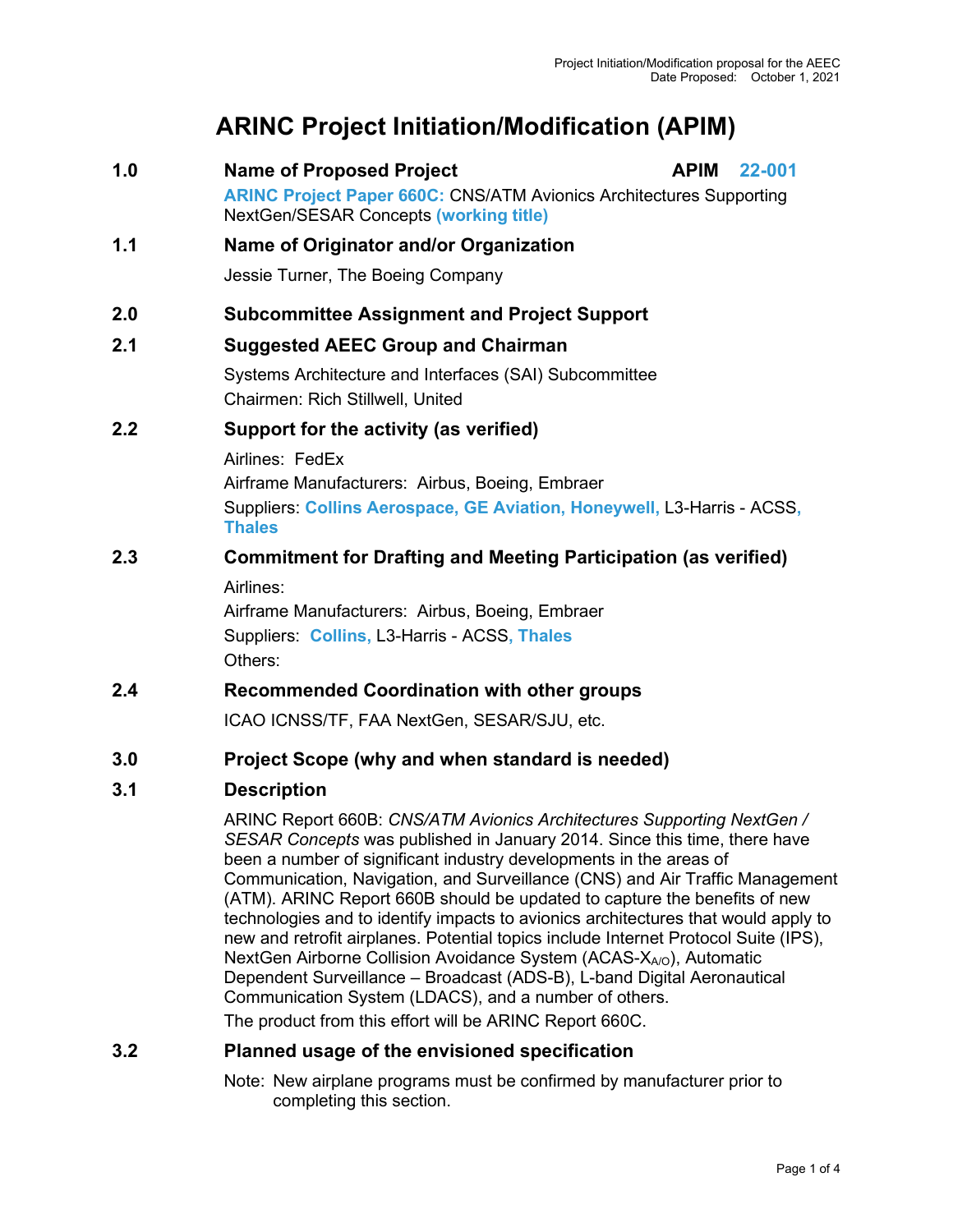| New aircraft developments planned to use this specification   | yes $\boxtimes$ no $\square$                                         |                              |  |  |
|---------------------------------------------------------------|----------------------------------------------------------------------|------------------------------|--|--|
| Airbus:                                                       | Future airplane developments                                         |                              |  |  |
| Boeing:                                                       | Future airplane developments                                         |                              |  |  |
| Other:                                                        |                                                                      |                              |  |  |
| Modification/retrofit requirement                             |                                                                      | yes $\boxtimes$ no $\square$ |  |  |
|                                                               | Specify: Modernized/updated systems                                  |                              |  |  |
| Needed for airframe manufacturer or airline project           | yes $\Box$ no $\boxtimes$                                            |                              |  |  |
| Specify:                                                      |                                                                      |                              |  |  |
| Mandate/regulatory requirement                                |                                                                      | yes $\Box$ no $\boxtimes$    |  |  |
| Program and date:                                             |                                                                      |                              |  |  |
| Is the activity defining/changing an infrastructure standard? | yes $\square$ no $\square$                                           |                              |  |  |
|                                                               | Specify (e.g., ARINC 429)                                            |                              |  |  |
| When is the ARINC standard required? May 2024                 |                                                                      |                              |  |  |
|                                                               | What is driving this date? Logical progression of report preparation |                              |  |  |
| Are 18 months (min) available for standardization work?       | yes $\boxtimes$ no $\square$                                         |                              |  |  |
|                                                               | If NO please specify solution:                                       |                              |  |  |
| Are Patent(s) involved?                                       | yes $\Box$ no $\boxtimes$                                            |                              |  |  |
| If YES please describe, identify patent holder:               |                                                                      |                              |  |  |

#### **3.3 Issues to be worked**

Updates to the ARINC 660B document sections, including, but not limited to: §1 Introduction - Identify updates to FAA NextGen, European SESAR, and ICAO ASBU plans, and other sub-sections as needed

#### **Discuss role that CNS/ATM systems, both air and ground, play in operational efficiency and long-term sustainability of aviation.**

§2 INTRODUCTION TO NEXTGEN/SESAR CONCEPTS – Provide updates to Satellite Navigation infrastructure deployment & standards development plans, Datalink Communication deployment plans, ADS-B In applications, SWIM, and others. Add new technologies, including IPS, LDACS, ACAS-X<sub>A/O</sub>, Space-based ADS-B, and others.

§3 AVIONICS REFERENCE ARCHITECTURES – Add new sub-section for Avionics Architecture – 2020's

§4 IMPACTS ON AIRBORNE FUNCTIONAL ARCHITECTURES – Provide updates to potential impacts to systems to accommodate NextGen/SESAR functionality.

§5 RECOMMENDED AVIONICS ARCHITECTURES TO SUPPORT NEXTGEN/SESAR – Provide updates to the mandate summary and Retrofit Requirements for each of the Avionics Architectures. Add new sub-section for Avionics Architecture – 2020's.

§6 IMPACTS ON STANDARDS – Identify additional ARINC Standards that may require revisions to support NextGen/SESAR airspace initiatives.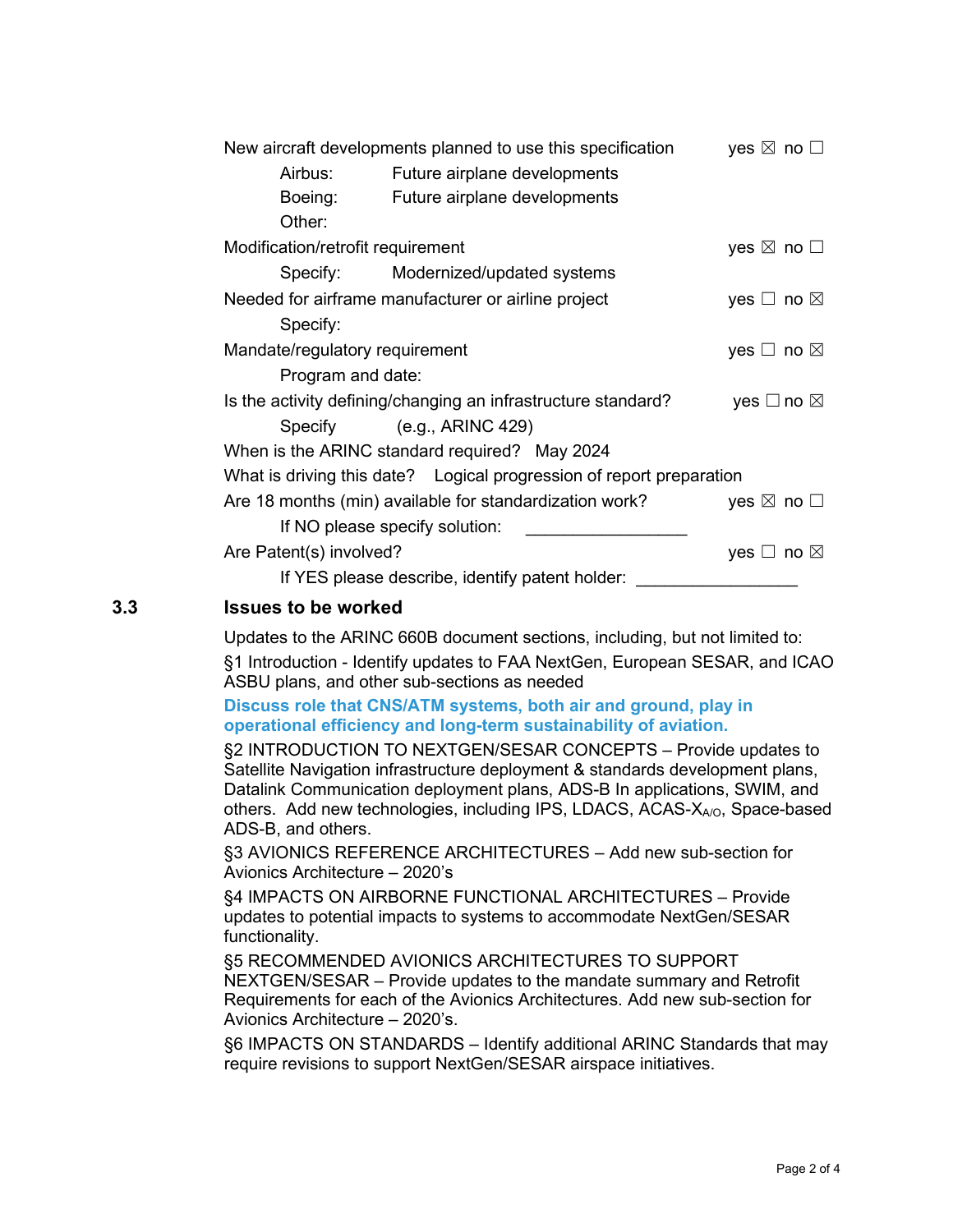# **3.4 Security Scope**

| Is Cyber Security Impacted (if YES, check box(es) below) | yes $\boxtimes$ no $\Box$ |
|----------------------------------------------------------|---------------------------|
| <b>Aircraft Control Domain</b>                           | yes $\boxtimes$ no $\Box$ |
| Airline Information Services Domain                      | yes $\Box$ no $\Box$      |
| <b>PAX Information and Entertainment Systems</b>         | yes $\Box$ no $\Box$      |
| Other:                                                   | yes $\Box$ no $\Box$      |

(Discuss the level of cyber security guidance needed, the specific topics to be covered, and whether these topics are covered elsewhere by reference, e.g., ICAO Documents, RTCA/EUROCAE Standards, existing ARINC Standards, or if they need to be defined by a new or revised ARINC Standard.)

#### **4.0 Benefits**

#### **4.1 Basic benefits**

| Operational enhancements | yes $\boxtimes$ no $\square$                        |                           |
|--------------------------|-----------------------------------------------------|---------------------------|
| For equipment standards: |                                                     |                           |
|                          | (a) Is this a hardware characteristic?              | yes $\Box$ no $\boxtimes$ |
|                          | (b) Is this a software characteristic?              | yes $\Box$ no $\boxtimes$ |
|                          | (c) Interchangeable interface definition?           | yes $\Box$ no $\boxtimes$ |
|                          | (d) Interchangeable function definition?            | yes $\Box$ no $\boxtimes$ |
|                          | If not fully interchangeable, please explain:       |                           |
|                          | Is this a software interface and protocol standard? | yes $\Box$ no $\boxtimes$ |
| Specify:                 |                                                     |                           |
|                          | Product offered by more than one supplier? N/A      | <b>ves</b>                |
| Identify:                |                                                     |                           |

## **4.2 Specific project benefits (Describe overall project benefits.)**

## **4.2.1 Benefits for Airlines**

Supports airline planning and investment decisions.

## **4.2.2 Benefits for Airframe Manufacturers**

Supports airframer planning and investment decisions for production, retrofit bulletins, and future airplane developments.

## **4.2.3 Benefits for Avionics Equipment Suppliers**

Supports supplier planning and investment decisions for equipment upgrades and new equipment design development.

#### **5.0 Documents to be Produced and Date of Expected Result**

ARINC Project Paper 660C (May 2024)

#### **5.1 Meetings and Expected Document Completion**

The following table identifies the number of meetings and proposed meeting days needed to produce the documents described above.